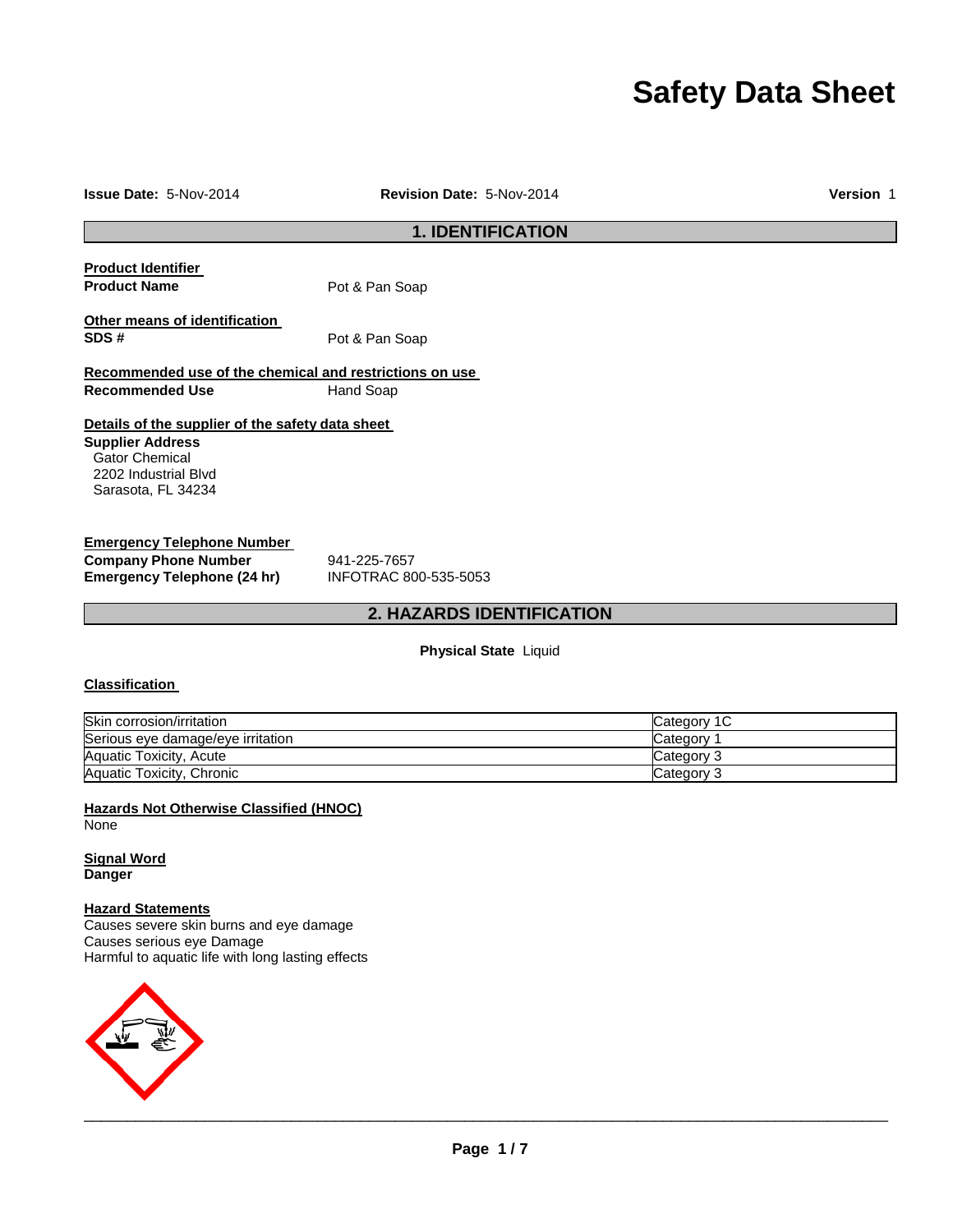### **Precautionary Statements - Prevention**

Wash face, hands and any exposed skin thoroughly after handling Do not breathe dust/fume/gas/mist/vapors/spray Wear protective gloves/protective clothing/eye protection/face protection Avoid release to the environment

#### **Precautionary Statements - Response**

IF ON SKIN (or hair): Remove/Take off immediately all contaminated clothing. Rinse skin with water/shower.

Wash contaminated clothing before reuse.

IF INHALED: Remove to fresh air and keep at rest in a position comfortable for breathing. Immediately call a Poison Center or doctor/physician.

IF IN EYES: Rinse cautiously with water for several minutes. Remove contact lenses, if present and easy to do. Continue rinsing. IF SWALLOWED: rinse mouth. Do NOT induce vomiting.

\_\_\_\_\_\_\_\_\_\_\_\_\_\_\_\_\_\_\_\_\_\_\_\_\_\_\_\_\_\_\_\_\_\_\_\_\_\_\_\_\_\_\_\_\_\_\_\_\_\_\_\_\_\_\_\_\_\_\_\_\_\_\_\_\_\_\_\_\_\_\_\_\_\_\_\_\_\_\_\_\_\_\_\_\_\_\_\_\_\_\_\_\_

#### **Precautionary Statements - Disposal**

Dispose of contents/container to an approved waste disposal plant

#### **Precautionary Statements – Storage:**

Store Locked Up

#### **Other Hazards:**

None Known

### **3. COMPOSITION/INFORMATION ON INGREDIENTS**

| <b>Chemical Name</b>                  | <b>CAS No</b> | Weight-% |
|---------------------------------------|---------------|----------|
| Benzenesulfonic acid, sodium salts    | 68081-81-2    | $10-15$  |
| Sodium Laurel Ether Sulfate           | 6858-34-2     | 1-5      |
| Nonylphenol polyethylene glycol ether | 127087-87-0   | 1-5      |
| Formaldehyde                          | $50-00-0$     | < 0.1    |

\*\*If Chemical Name/CAS No is "proprietary" and/or Weight-% is listed as a range, the specific chemical identity and/or percentage of composition has been withheld as a trade secret.\*\*

### **4. FIRST-AID MEASURES**

#### **First Aid Measures**

| <b>Eye Contact</b>                                                         | Rinse thoroughly with plenty of water for at least 15 minutes, lifting lower and upper eyelids.<br>Consult a physician.                                                |  |
|----------------------------------------------------------------------------|------------------------------------------------------------------------------------------------------------------------------------------------------------------------|--|
| <b>Skin Contact</b>                                                        | Wash with soap and water. Take off contaminated clothing. Wash contaminated clothing<br>before reuse. If skin irritation or rash occurs: Get medical advice/attention. |  |
| Inhalation                                                                 | Remove to fresh air.                                                                                                                                                   |  |
| Ingestion                                                                  | Clean mouth with water and drink afterwards plenty of water.                                                                                                           |  |
| Most important symptoms and effects                                        |                                                                                                                                                                        |  |
| <b>Symptoms</b>                                                            | Contact may cause irritation and redness.                                                                                                                              |  |
| Indication of any immediate medical attention and special treatment needed |                                                                                                                                                                        |  |

**Notes to Physician**  Treat symptomatically.

### **5. FIRE-FIGHTING MEASURES**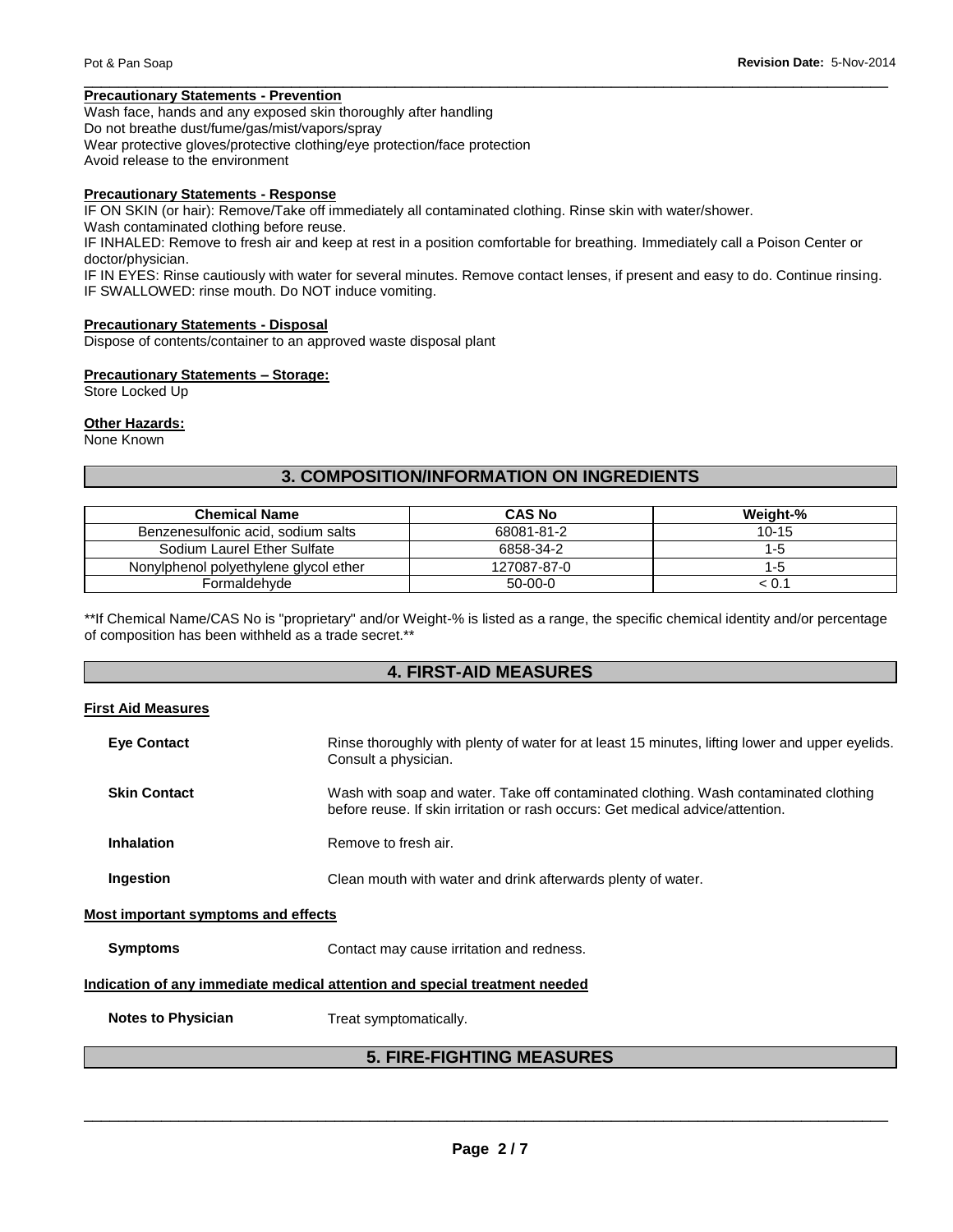#### **Suitable Extinguishing Media**

Use extinguishing measures that are appropriate to local circumstances and the surrounding environment.

#### **Unsuitable Extinguishing Media** Not determined.

#### **Specific Hazards Arising from the Chemical**

Non-flammable solution.

#### **Protective equipment and precautions for firefighters**

As in any fire, wear self-contained breathing apparatus pressure-demand, MSHA/NIOSH (approved or equivalent) and full protective gear.

### **6. ACCIDENTAL RELEASE MEASURES**

\_\_\_\_\_\_\_\_\_\_\_\_\_\_\_\_\_\_\_\_\_\_\_\_\_\_\_\_\_\_\_\_\_\_\_\_\_\_\_\_\_\_\_\_\_\_\_\_\_\_\_\_\_\_\_\_\_\_\_\_\_\_\_\_\_\_\_\_\_\_\_\_\_\_\_\_\_\_\_\_\_\_\_\_\_\_\_\_\_\_\_\_\_

#### **Personal precautions, protective equipment and emergency procedures**

**Personal Precautions Use personal protective equipment as required.** 

#### **Methods and material for containment and cleaning up**

| <b>Methods for Containment</b> | Prevent further leakage or spillage if safe to do so. |
|--------------------------------|-------------------------------------------------------|
| <b>Methods for Clean-Up</b>    | Keep in suitable, closed containers for disposal.     |

### **7. HANDLING AND STORAGE**

#### **Precautions for safe handling**

**Advice on Safe Handling** Use personal protection recommended in Section 8. Wash thoroughly after handling. Contaminated work clothing should not be allowed out of the workplace. Avoid breathing vapors or mists.

#### **Conditions for safe storage, including any incompatibilities**

**Storage Conditions Keep containers tightly closed in a dry, cool and well-ventilated place.** 

**Incompatible Materials None known based on information supplied.** 

#### **8. EXPOSURE CONTROLS/PERSONAL PROTECTION**

**Exposure Guidelines Exposure limits noted for ingredient(s)** 

| <b>Chemical Name</b> | <b>ACGIH TLV</b> | <b>OSHA PEL</b> | <b>NIOSH IDLH</b> |
|----------------------|------------------|-----------------|-------------------|
| Formaldehyde 50-00-0 | TWA: $0.3$ ppm   | TWA: 0.75 ppm   | TWA: 0.016 ppm    |

#### **Appropriate engineering controls**

**Engineering Controls** Apply technical measures to comply with the occupational exposure limits.

#### **Individual protection measures, such as personal protective equipment**

| <b>Eye/Face Protection</b>      | Avoid contact with eyes.                                   |
|---------------------------------|------------------------------------------------------------|
| <b>Skin and Body Protection</b> | Wear suitable protective clothing.                         |
| <b>Respiratory Protection</b>   | Ensure adequate ventilation, especially in confined areas. |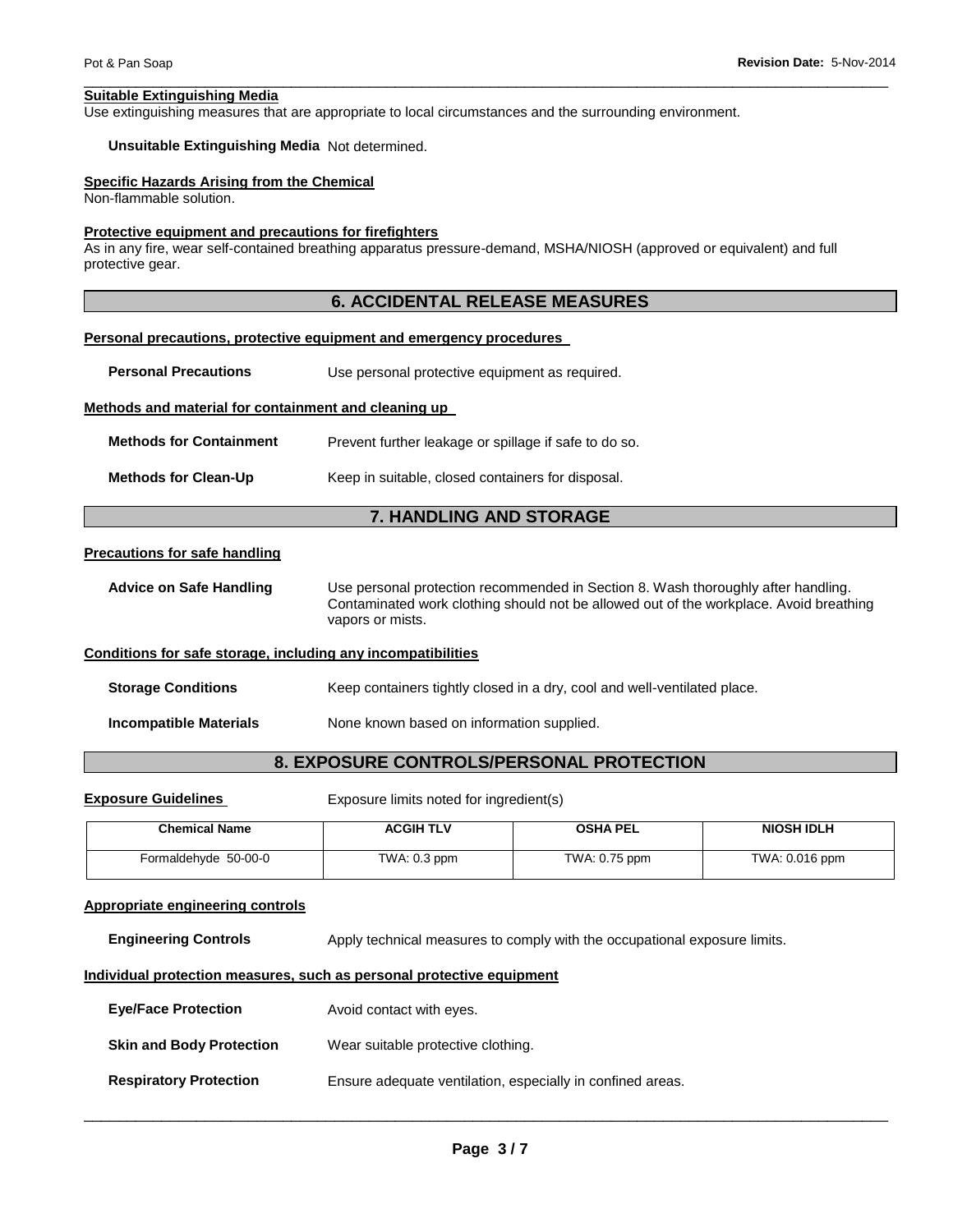**General Hygiene Considerations** Handle in accordance with good industrial hygiene and safety practice.

### **9. PHYSICAL AND CHEMICAL PROPERTIES**

\_\_\_\_\_\_\_\_\_\_\_\_\_\_\_\_\_\_\_\_\_\_\_\_\_\_\_\_\_\_\_\_\_\_\_\_\_\_\_\_\_\_\_\_\_\_\_\_\_\_\_\_\_\_\_\_\_\_\_\_\_\_\_\_\_\_\_\_\_\_\_\_\_\_\_\_\_\_\_\_\_\_\_\_\_\_\_\_\_\_\_\_\_

#### **Information on basic physical and chemical properties**

| <b>Physical State</b>               | Liquid         |
|-------------------------------------|----------------|
| Appearance                          | Not determined |
| Color                               | Not determined |
|                                     |                |
| <b>Property</b>                     | <b>Values</b>  |
| рH                                  | Not determined |
| <b>Melting Point/Freezing Point</b> | Not determined |
| <b>Boiling Point/Boiling Range</b>  | Not determined |
| <b>Flash Point</b>                  | Not determined |
| <b>Evaporation Rate</b>             | Not determined |
| <b>Flammability (Solid, Gas)</b>    | n/a-liquid     |
| <b>Upper Flammability Limits</b>    | Not determined |
| <b>Lower Flammability Limit</b>     | Not determined |
| <b>Vapor Pressure</b>               | Not determined |
| <b>Vapor Density</b>                | Not determined |
| <b>Specific Gravity</b>             | Not determined |
| <b>Water Solubility</b>             | Not determined |
| Solubility in other solvents        | Not determined |
| <b>Partition Coefficient</b>        | Not determined |
| <b>Auto-ignition Temperature</b>    | Not determined |
| <b>Decomposition Temperature</b>    | Not determined |
| <b>Kinematic Viscosity</b>          | Not determined |
| <b>Dynamic Viscosity</b>            | Not determined |
| <b>Explosive Properties</b>         | Not determined |
| <b>Oxidizing Properties</b>         | Not determined |
|                                     |                |

ined **Odor Dear Codor N**ot determined<br> **Appearance Codor Threshold** Not determined

**Not determined** 

**Remarks • Method** 

### **10. STABILITY AND REACTIVITY**

#### **Reactivity**

Not reactive under normal conditions.

#### **Chemical Stability**

Stable under recommended storage conditions.

#### **Possibility of Hazardous Reactions**

None under normal processing.

#### **Conditions to Avoid**

Keep out of reach of children.

#### **Incompatible Materials**

None known based on information supplied.

#### **Hazardous Decomposition Products**

None known based on information supplied.

### **11. TOXICOLOGICAL INFORMATION**

### **Information on likely routes of exposure**

**Product Information** 

**Eye Contact Avoid contact with eyes.**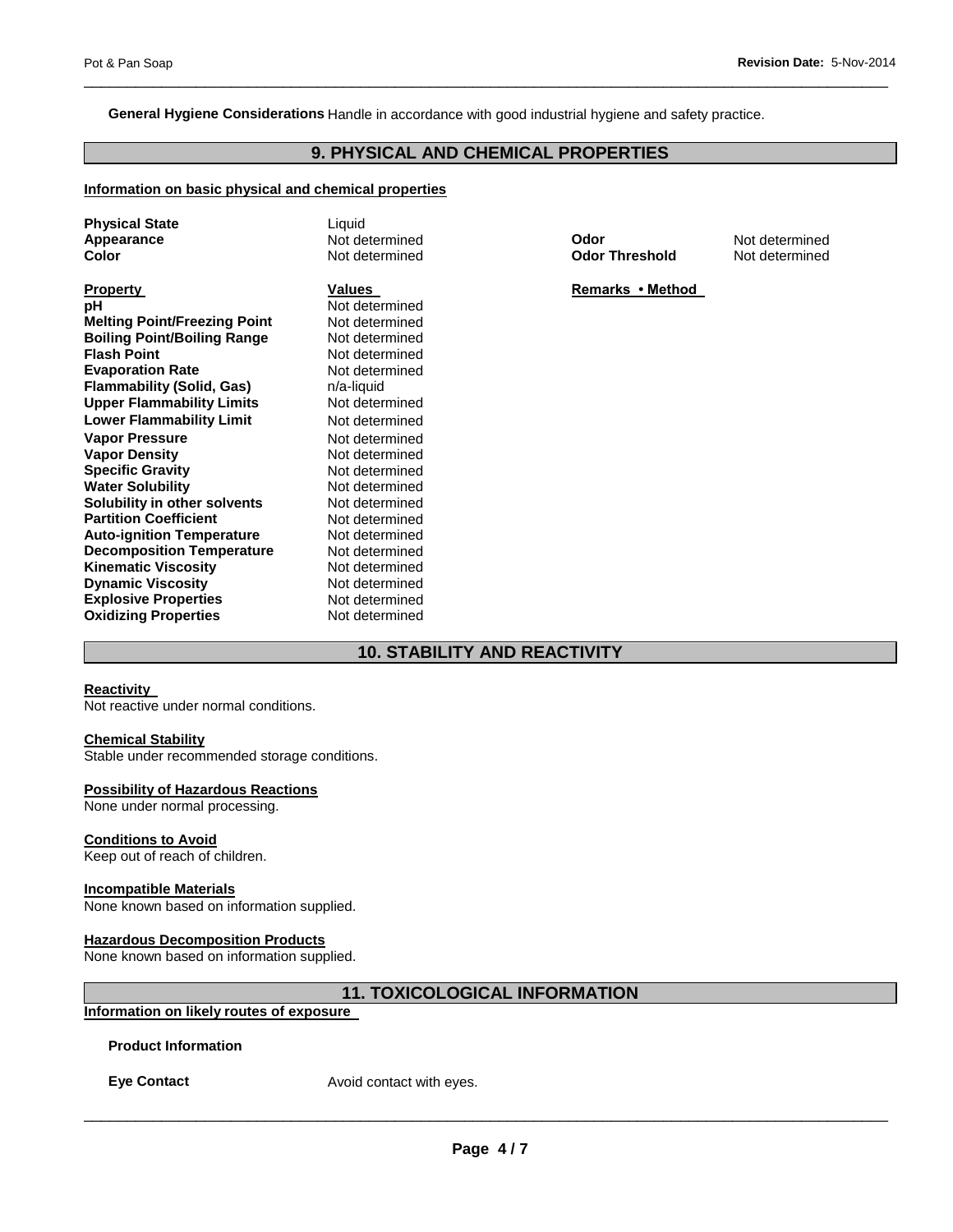| <b>Skin Contact</b> | May cause an allergic skin reaction. Causes skin irritation. May be harmful in contact with<br>skin. |
|---------------------|------------------------------------------------------------------------------------------------------|
| <b>Inhalation</b>   | Avoid breathing vapors or mists.                                                                     |
| Ingestion           | Do not taste or swallow.                                                                             |

\_\_\_\_\_\_\_\_\_\_\_\_\_\_\_\_\_\_\_\_\_\_\_\_\_\_\_\_\_\_\_\_\_\_\_\_\_\_\_\_\_\_\_\_\_\_\_\_\_\_\_\_\_\_\_\_\_\_\_\_\_\_\_\_\_\_\_\_\_\_\_\_\_\_\_\_\_\_\_\_\_\_\_\_\_\_\_\_\_\_\_\_\_

#### **Component Information**

| <b>Chemical Name</b>                                 | Oral LD50            | Dermal LD50              | <b>Inhalation LC50</b>       |
|------------------------------------------------------|----------------------|--------------------------|------------------------------|
| Benzenesulfonic acid, sodium salts<br>68081-81-2     | 1000 mg/kg (Rat)     | 2000 mg/kg (Rabbit)      |                              |
| Nonylphenol polyethylene glycol<br>ether 127087-87-0 | 960-6980 mg/kg (Rat) | 2000-2991 mg/kg (Rabbit) | 1.15 mg/L (Rat) Aerosol, 4 h |

#### **Information on physical, chemical and toxicological effects**

**Symptoms** Please see section 4 of this SDS for symptoms.

#### **Delayed and immediate effects as well as chronic effects from short and long-term exposure**

**Carcinogenicity** \*Level is below 0.1% (444 ppm)

| `homies<br>Nam.<br>יווומו                                    | <b>GII</b><br>W | $\overline{\phantom{0}}$<br>וגו<br>$\sim$ | . | . |
|--------------------------------------------------------------|-----------------|-------------------------------------------|---|---|
| .<br>.<br>$\tilde{\phantom{a}}$<br>10 N 10<br>ОГ<br>ے ا<br>. | ∼               | Grour                                     |   |   |

#### **Legend**

#### *ACGIH (American Conference of*

*Governmental Industrial Hygienists)*

*A2 – Suspected human carcinogen*

*IARC (International Agency for Research on Cancer)*

*1 - Group 1: Carcinogenic to humans (Formaldehyde) OSHA (Occupational Safety and Health Administration of the US Department of Labor)*

*X – Present*

*X - NTP: Known to be human carcinogen (Formaldehyde)*

### **12. ECOLOGICAL INFORMATION**

#### **Ecotoxicity**

| Chemical Name           | Algae/aguatic plants | Fish                        | Toxicitv to       | Crustacea                  |
|-------------------------|----------------------|-----------------------------|-------------------|----------------------------|
|                         |                      |                             | microorganisms    |                            |
| Nonylphenol, branched,  |                      | LC50: 3.8-6.2 mg/L; fathead | IC50: >1000 mg/L, | LC50: 9.3-21.4 mg/L; Water |
| ethoxylated 127087-87-0 |                      | minnow, 96h                 | Baacteria, 16h    | flea. 48h                  |

#### **Persistence/Degradability**

Not determined.

**Bioaccumulation** Not determined.

**Mobility** Not determined

### **Other Adverse Effects**

Not determined

#### **13. DISPOSAL CONSIDERATIONS**

### **Waste Treatment Methods**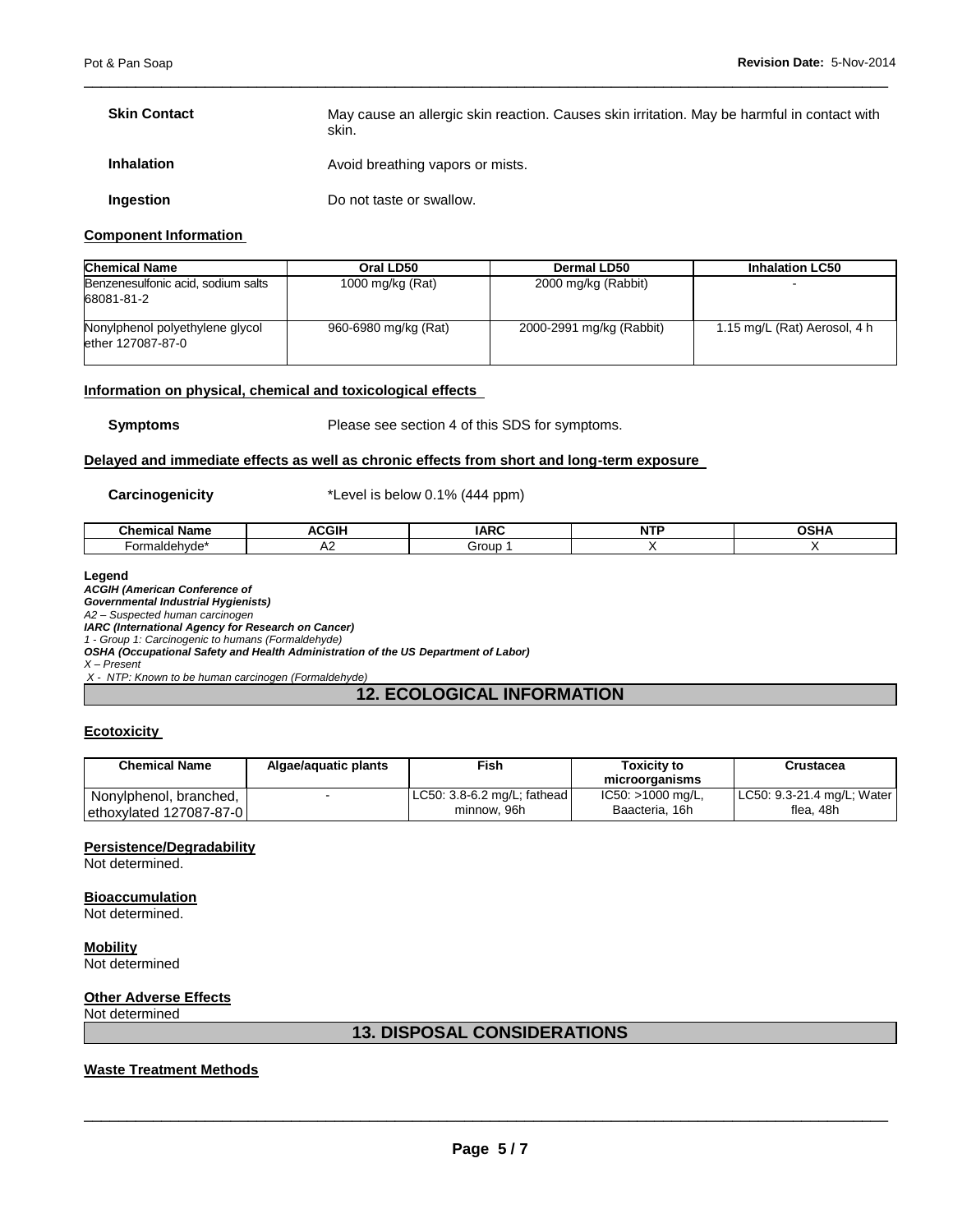| <b>Disposal of Wastes</b>     | Disposal should be in accordance with applicable regional, national and local laws and<br>regulations. |
|-------------------------------|--------------------------------------------------------------------------------------------------------|
| <b>Contaminated Packaging</b> | Disposal should be in accordance with applicable regional, national and local laws and<br>regulations. |

\_\_\_\_\_\_\_\_\_\_\_\_\_\_\_\_\_\_\_\_\_\_\_\_\_\_\_\_\_\_\_\_\_\_\_\_\_\_\_\_\_\_\_\_\_\_\_\_\_\_\_\_\_\_\_\_\_\_\_\_\_\_\_\_\_\_\_\_\_\_\_\_\_\_\_\_\_\_\_\_\_\_\_\_\_\_\_\_\_\_\_\_\_

### **14. TRANSPORT INFORMATION**

| <b>Note</b>                            | Please see current shipping paper for most up to date shipping information, including<br>exemptions and special circumstances. |
|----------------------------------------|--------------------------------------------------------------------------------------------------------------------------------|
| <u>DOT</u>                             | Not regulated                                                                                                                  |
| <u>IATA</u>                            | Not regulated                                                                                                                  |
| <b>IMDG</b><br><b>Marine Pollutant</b> | This material may meet the definition of a marine pollutant                                                                    |

### **15. REGULATORY INFORMATION**

### **International Inventories**

Not determined

#### **US Federal Regulations**

### **SARA 313**

This material does not contain any chemical components with known CAS numbers that exceed the threshold reporting levels established by SARA Title III, Section 313.

### **US State Regulations**

#### **California Proposition 65**

This product contains the following Proposition 65 chemicals

| <b>Chemical Name</b> | <b>California Proposition 65</b> |  |
|----------------------|----------------------------------|--|
| Formaldehyde 50-00-0 | Carcinogen                       |  |

### **U.S. State Right-to-Know Regulations**

#### Not determined

| <b>Chemical Name</b>                              | <b>New Jersey</b> | <b>Massachusetts</b> | Pennsylvania |
|---------------------------------------------------|-------------------|----------------------|--------------|
| Alkyl benzenesulfonic acid:<br>sodium salts       |                   |                      |              |
| Nonylphenol, branched,<br>ethoxylated 127087-87-0 |                   |                      |              |
| Formaldehyde 50-00-0                              |                   |                      |              |